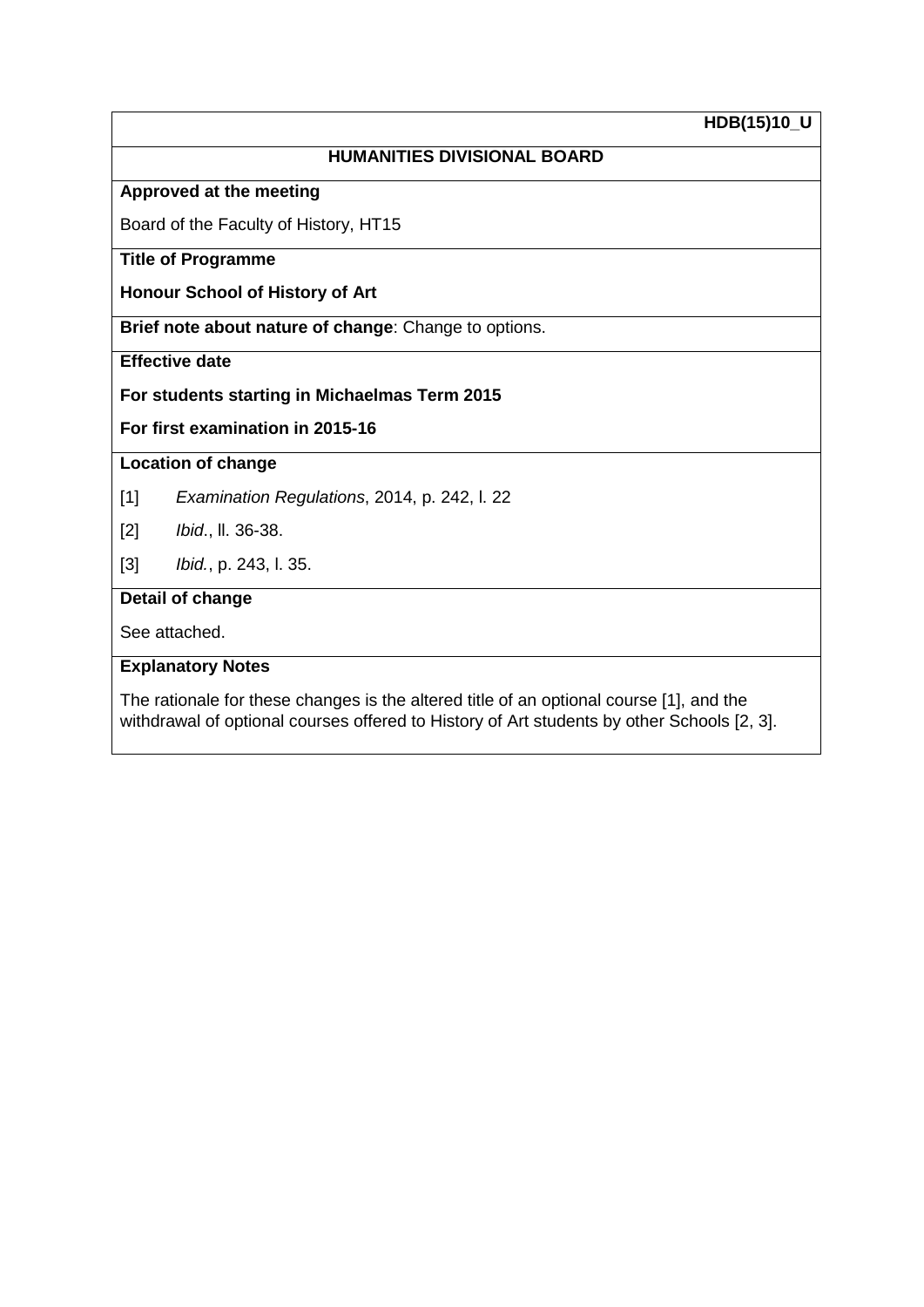### **SPECIAL REGULATIONS FOR THE HONOUR SCHOOL OF HISTORY OF ART**

**A**

1. The examination in the School of History of Art shall be under the supervision of the Board of the Faculty of History.

2. No candidate shall be admitted to the examination in this school unless he or she has passed or been exempted from the First Public Examination.

3. The Board of the Faculty of History shall, by notice from time to time, make regulations respecting the examination.

4. The Board of the Faculty of History may include in the examination, either as necessary or optional, other subjects which they may deem suitable to be studied in connection with History of Art.

### **B**

The History Board shall issue annually the Handbook for the Honour School of History of Art by Monday of first week of the first Michaelmas Full Term of candidates' work for the Honour School.

All candidates are required to offer Subjects I, II, III, IV, V and VI below.

I. *Approaches to the History of Art* 

II. *A Further Subject in Art History*

Any one of the Further Subjects listed below, as specified for the Honour School of History:

1. Anglo-Saxon Archaeology of the Early Christian Periodc. 600-750: Society and economy in the Early Christian Period

2. The Carolingian Renaissance

3. Northern European Portraiture 1400–1800

- 4. Culture and Society in Early Renaissance Italy 1290-1348
- 5. Flanders and Italy in the Quattrocento 1420-1480
- 6. Court Culture and Art in Early Modern Europe
- 7. Intellect and Culture in Victorian Britain

III. *Classical, Pre-Modern or Non-Western Art Option*

Any one of the options below:

1. Greek Art and Archaeology *c*.500-300 bc (as specified for the Honour School of Literae Humaniores, Greek and Roman Archaeology).

2. Art under the Roman Empire ad 14-337 (as specified for the Honour School of Literae Humaniores, Greek and Roman Archaeology).

3. Hellenistic Art and Archaeology, 330-30 BC.

4. The formation of the Islamic World, AD 550–950 (as specified for the Honour Schools of Archaeology and Anthropology, and of Classical Archaeology and Ancient History).

45. Byzantine Art: the transition from Antiquity to the Middle Ages, ad 500-1100.

- 56. Gothic Art through Medieval Eyes.
- 67. Art in China since 1911.

78. Understanding Museums and Collections (as specified for the Honour School of Archaeology and Anthropology), if not taken under IV below.

89. Egyptian Art and Architecture (as specified for the Honour School of Oriental Studies, Egyptology and Ancient Near Eastern Studies with Archaeology and Anthropology).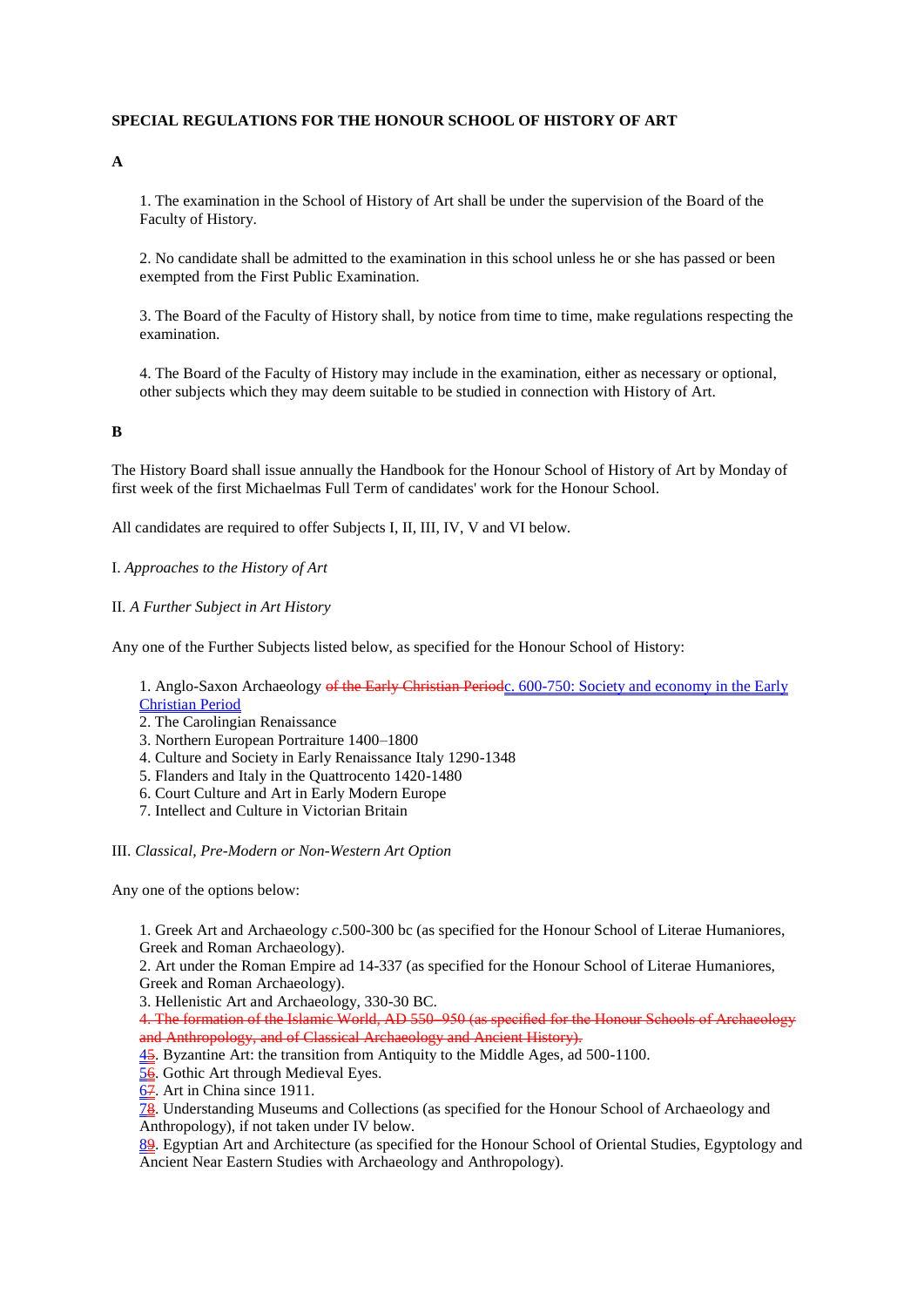#### IV. *Modern Art Option*

Any one of the options below:

1. Literature and the Visual Arts in France (as specified for the Honour School of Modern Languages, Special Subjects).

2. German Expressionism in literature and the visual arts (as specified for the Honour School of Modern Languages, Special Subjects).

3. European Cinema (as specified for the Honour School of Modern Languages, Special Subjects).

4. Modernism and After (as specified for the Final Examination in Fine Art; paper on the history and theory of visual culture since 1900 (Modernism and After)).

5. Understanding Museums and Collections (as specified for the Honour School of Archaeology and Anthropology), if not taken under III above.

6. The Experience of Modernity: Visual Culture, 1880-1925

7. Art in China since 1911, if not taken under III above.

In the case of Modern Art options 1-3 above, the relevant regulation for the Honour School of Modern Languages, XII Special Subjects, Section B, is modified (modification in italics) for History of Art students to read: An essay or portfolio of essays (the number of essays to be shown in parentheses) aggregating to about 6,000 words and not exceeding 8,000 words, to be submitted by hand to the Examination Schools, High Street, Oxford by noon on the Friday of ninth week of the Hilary Term in *the year prior to examination (i.e. the student's second year of study)*, together with a statement certifying that the essay(s) are the candidate's own work and that they have not already been submitted, either wholly or substantially, for a degree in this university or elsewhere.

In the case of Modern Art option 4, History of Art students are assessed based on an examination taken in Week 9 of the Michaelmas Term of their final year.

### V. *Special Subject in Art History*, consisting of

(*a*) a paper including compulsory passages and/or images for comment; (*b*) an extended essay.

Any one of the Special Subjects listed below, as specified for the Honour School of History:

- 1. Royal Art and Architecture in Norman Sicily, 1130–1194.
- 12. Painting and Culture in Ming China.
- 23. Politics, Art and Culture in the Italian Renaissance: Venice and Florence, *c*.1475-1525.
- 34. The Dutch Golden Age: 1618-1672.
- 45. English Architecture 1660-1720.
- 56. Art and its Public in France 1815-67.

Depending on the availability of teaching resources in the different Faculties, not all of the options listed under II, III, IV and V will be available to all candidates in every year. Candidates should refer to the course handbook for details about availability and registration for individual options.

#### VI. *A thesis from original research*

1. Candidates must submit a thesis as part of the fulfilment of their Final Examination.

2. Theses shall normally be written during the Hilary Term of the final year. All theses must be submitted not later than noon on Friday of eighth week of the Hilary Term of the academic year in which the candidate is presenting himself or herself for examination.

3. A candidate may submit:

(*a*) any essay or part of any essay which he or she has submitted or intends to submit for any university essay prize; or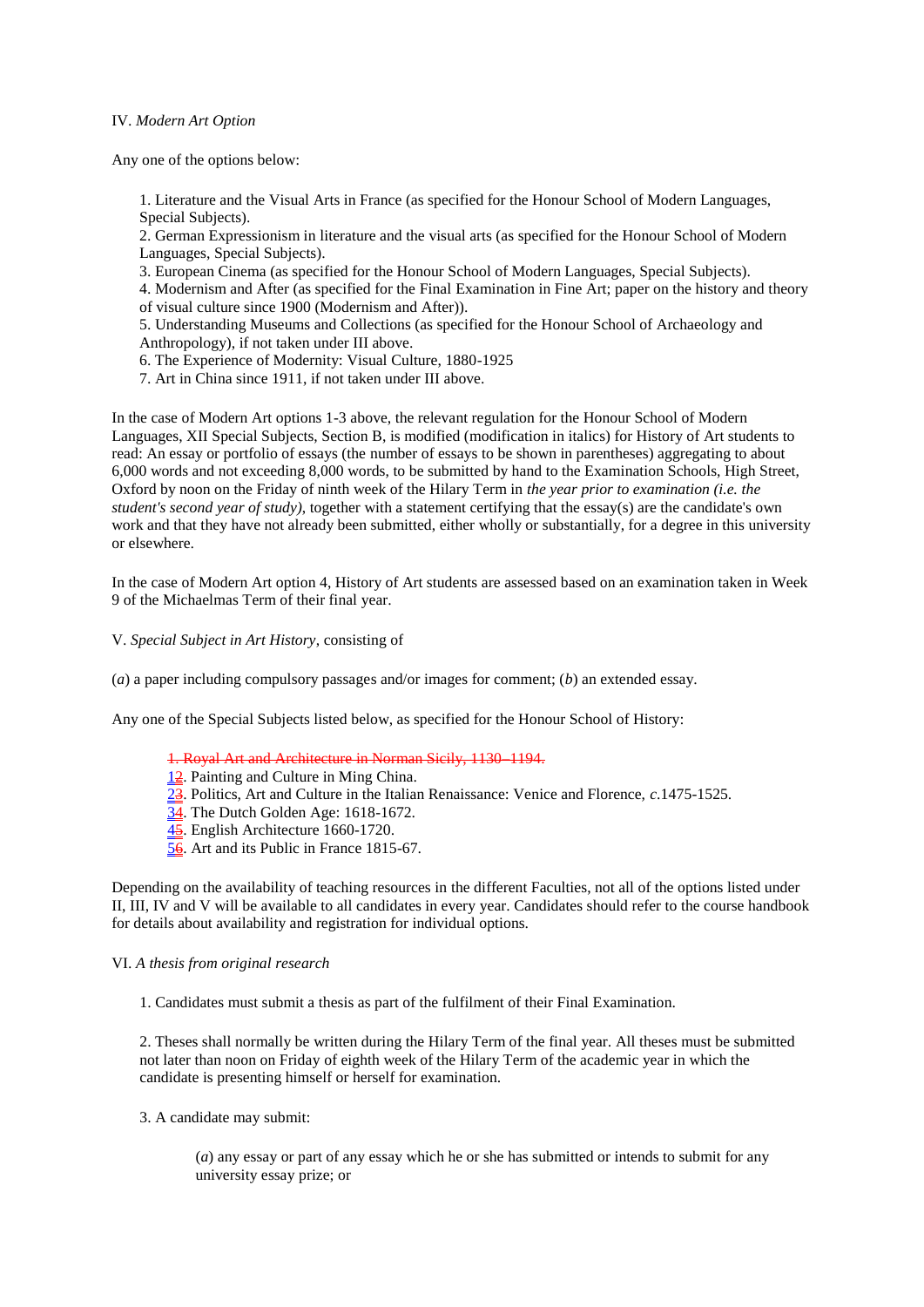(*b*) any other work provided in either case that (i) no thesis will be accepted if it has already been submitted, wholly or substantially, for a final honour school other than one involving Modern History or History of Art, or another degree of this University, or a degree of any other university, and (ii) the candidate submits a statement to that effect, and (iii) the subject is approved by the Chair of the Examiners for the Honour School of History of Art.

4. The provisos in cl. 3 above shall not debar any candidate from submitting work based on a previous submission towards the requirements for a degree of any other university provided that

(i) the work is substantially new;

(ii) the candidate also submits both the original work itself and a statement specifying the extent of what is new. The examiners shall have sole authority to decide in every case whether proviso (i) has been met.

5. Every candidate except when offering a thesis as defined in cl. 3 (*a*) must submit a proposed preliminary title to the Department of History of Art, St Ebbes, Oxford together with a typed synopsis of the thesis topic and proposed method of investigation (no more than 250 words) and the written approval of their College History of Art Co-ordinator, not later than Friday of eighth week of Michaelmas Term in the year of the examination. The Chair of Examiners shall give notification whether or not the title is approved by the first Monday of Hilary Full Term of the same year. Any subsequent changes to title require formal application to the Chair of Examiners by the Friday of Week 4 of the Hilary Term of the final year and subsequent approval.

6. Theses should normally include an investigation of visual and material culture (broadly defined), with references made to relevant images and printed and/or unprinted primary written sources, and must include proper footnotes and a bibliography. They must be the work of the author alone. In all cases, the candidate's Undergraduate Thesis Adviser shall discuss with the candidate the field of study, the sources available, and the methods of presentation. Candidates shall be expected to have attended a class on choosing a thesis topic, led by the Undergraduate Thesis Co-ordinator, and to have discussed their choice of topic with their College History of Art Co-ordinator during the Trinity Term of the year prior to examination and Michaelmas Term of the year of examination. Details of arrangements are given in the course handbook. The Undergraduate Thesis Co-ordinator will appoint an appropriate expert thesis adviser for each candidate. Candidates shall have meetings with their Undergraduate Thesis Adviser lasting no more than five hours in total. These hours of meetings shall be normally distributed as follows: one hour in total in Trinity Term of the year prior to the examination; one hour in total in the Michaelmas Term of the year of examination; three hours in total in Hilary Term of the year of examination. A first draft of the thesis may be commented on, but not corrected in matters of detail and presentation, by the Undergraduate Thesis Adviser.

7. No thesis shall exceed 12,000 words in length (including footnotes, but excluding bibliography, and, in cases for which specific permission has been obtained from the Chair of Examiners, appendices). All theses must be typed or word-processed in double spacing on one side of A4 paper with the notes and references at the foot of each page, with a left-hand margin of one-and-a-half inches and all other margins of at least one inch. The thesis should conform to the standards of academic presentation prescribed in the course handbook. Failure to conform to such standards may incur penalties as outlined in the course handbook.

8. All candidates must submit two copies of their thesis, addressed to the Chair of Examiners, Honour School of History of Art, Examination Schools, High Street, Oxford, not later than noon on Friday of eighth week of the Hilary Term of the year in which they are presenting themselves for examination. The University's regulations on late submission of work will apply. Every candidate shall present a certificate, signed by him or herself and by his or her College History of Art Co-ordinator in a separate envelope bearing the candidate's examination number, addressed to the Chair of Examiners. The certificate (forms are available from the History of Art Department) should declare that (*a*) the thesis is the candidate's own work, (*b*) that no substantial portion of it has been presented for any other degree course or examination, (*c*) that it does not exceed 12,000 words in length, (*d*) that no more than five hours have been spent in preparatory or advisory meetings between the candidate and his or her Undergraduate Thesis Adviser, and (*e*) that only the first draft of the thesis has been seen by the Undergraduate Thesis Adviser. Candidates delivering theses will be required to complete a receipt form, which will only be accepted as proof of receipt if it is countersigned by a member of the Examination Schools staff.